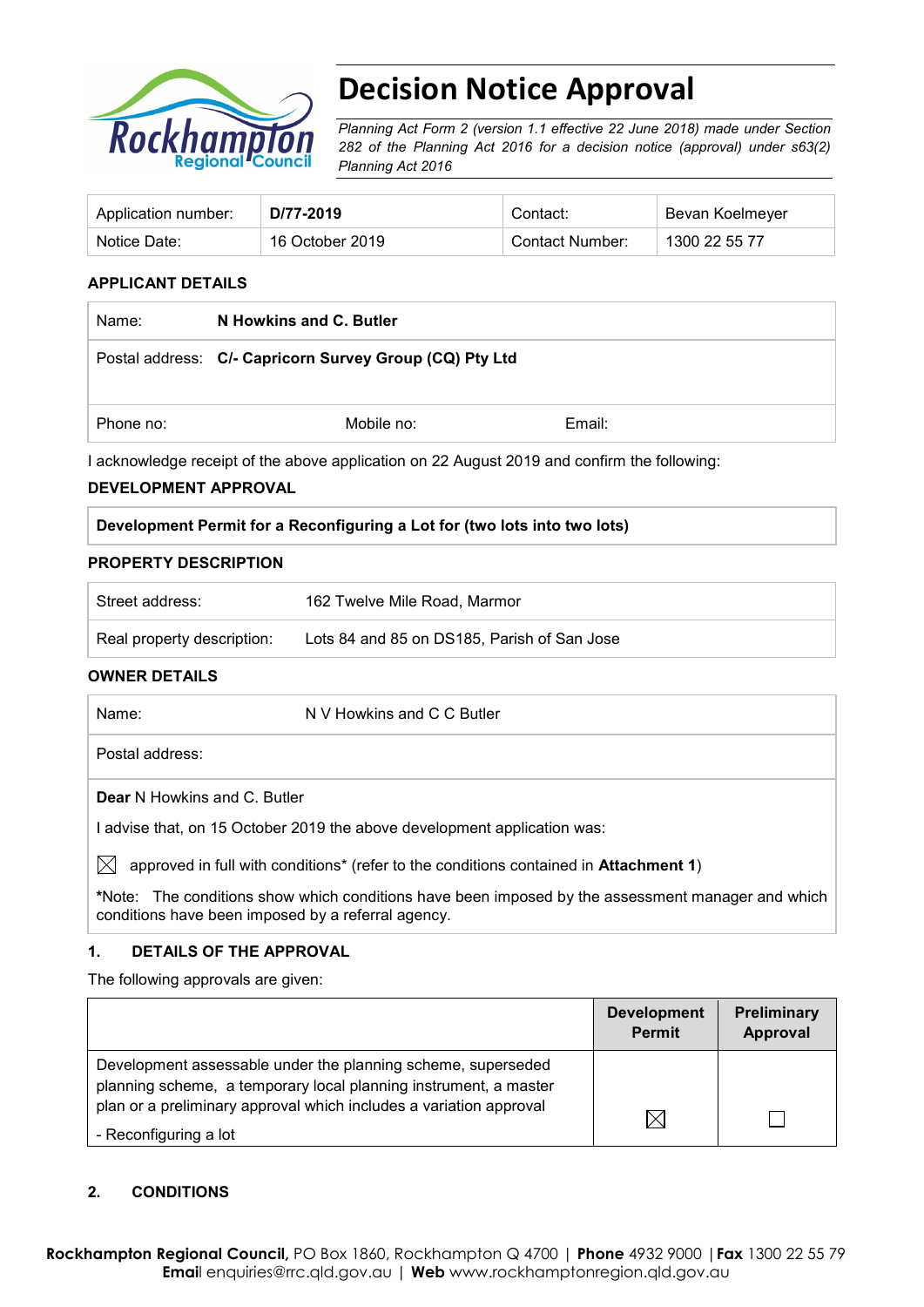This approval is subject to the conditions in Attachment 1.

#### **3. FURTHER DEVELOPMENT PERMITS REQUIRED Nil**

#### **4. REFERRAL AGENCIES**

The following Referral Agencies were activated by this application.

| For an application involving                                                                                                                                                                                                                                         | Name of agency                                                                                                               | <b>Status</b>    | <b>Address</b>                                                                                            |  |  |
|----------------------------------------------------------------------------------------------------------------------------------------------------------------------------------------------------------------------------------------------------------------------|------------------------------------------------------------------------------------------------------------------------------|------------------|-----------------------------------------------------------------------------------------------------------|--|--|
| INFRASTRUCTURE-RELATED REFERRALS (Oil and Gas Infrastructure)                                                                                                                                                                                                        |                                                                                                                              |                  |                                                                                                           |  |  |
| Schedule 10, Part 9, Division 3, Table 1 – Reconfiguring a lot subject to a pipeline easement                                                                                                                                                                        |                                                                                                                              |                  |                                                                                                           |  |  |
| Development application for reconfiguring a<br>lot that is assessable development under<br>section 21, if-<br>(a) all or part of the lot is subject to an<br>easement for the benefit of the holder of a<br>pipeline licence under the Petroleum and<br>Gas Act; and | If the holder of the<br>licence is not an<br>Individual — the<br>chief executive,<br>however<br>described, of the<br>holder; | Advice<br>Agency | Name:<br>Arrow Bowen<br>Pipeline Pty Ltd<br>C/- Tenement<br><b>Manager Arrow</b><br><b>Energy Pty Ltd</b> |  |  |
| (b) the easement is for the construction or<br>operation of the pipeline that is the subject of<br>the pipeline licence.                                                                                                                                             | If the holder of the<br>licence is an<br>Individual — the<br>individual.                                                     |                  | Postal Address:<br>GPO Box 5262<br>Brisbane QLD 4001                                                      |  |  |

#### **5. THE APPROVED PLANS**

**The approved development must be completed and maintained generally in accordance with the approved drawings and documents:**

| <b>Drawing/report title</b> | <b>Prepared by</b>        | <b>Date</b>    | Reference number | <b>Version/issue</b> |
|-----------------------------|---------------------------|----------------|------------------|----------------------|
| Lot Reconfiguration         | Capricorn Survey<br>Group | 13 August 2019 | 7460-01-ROL      |                      |

#### **6. CURRENCY PERIOD FOR THE APPROVAL (s.85 of the** *Planning Act***)**

The standard currency periods stated in section 85 of *Planning Act 2016* apply to each aspect of development in this approval, if not stated in the conditions of approval attached.

## **7. STATEMENT OF REASONS**

| <b>Description of the</b><br>development | The proposed development is for Reconfiguring a Lot (two into two lots)                                                                                                                                                                                                                                                                                         |  |  |
|------------------------------------------|-----------------------------------------------------------------------------------------------------------------------------------------------------------------------------------------------------------------------------------------------------------------------------------------------------------------------------------------------------------------|--|--|
| <b>Reasons for</b><br><b>Decision</b>    | The boundary realignment will result in lots that are of an appropriate size to<br>a)<br>accommodate uses consistent with the Rural Zone;                                                                                                                                                                                                                       |  |  |
|                                          | Assessment of the development against the relevant zone purpose, planning<br>b)<br>scheme codes and planning scheme policies demonstrates that the proposed<br>development will not cause significant adverse impacts on the surrounding<br>natural environment, built environment and infrastructure, community facilities,<br>or local character and amenity; |  |  |
|                                          | The proposed development does not compromise the relevant State Planning<br>C)<br>Policy; and                                                                                                                                                                                                                                                                   |  |  |
|                                          | On balance, the application should be approved because the circumstances<br>d)<br>favour Council exercising its discretion to approve the application even though<br>the development does not comply with an aspect of the assessment<br>benchmarks.                                                                                                            |  |  |
| <b>Assessment</b><br><b>Benchmarks</b>   | The proposed development was assessed against the following assessment<br>benchmarks:                                                                                                                                                                                                                                                                           |  |  |
|                                          | Rural Zone Code;                                                                                                                                                                                                                                                                                                                                                |  |  |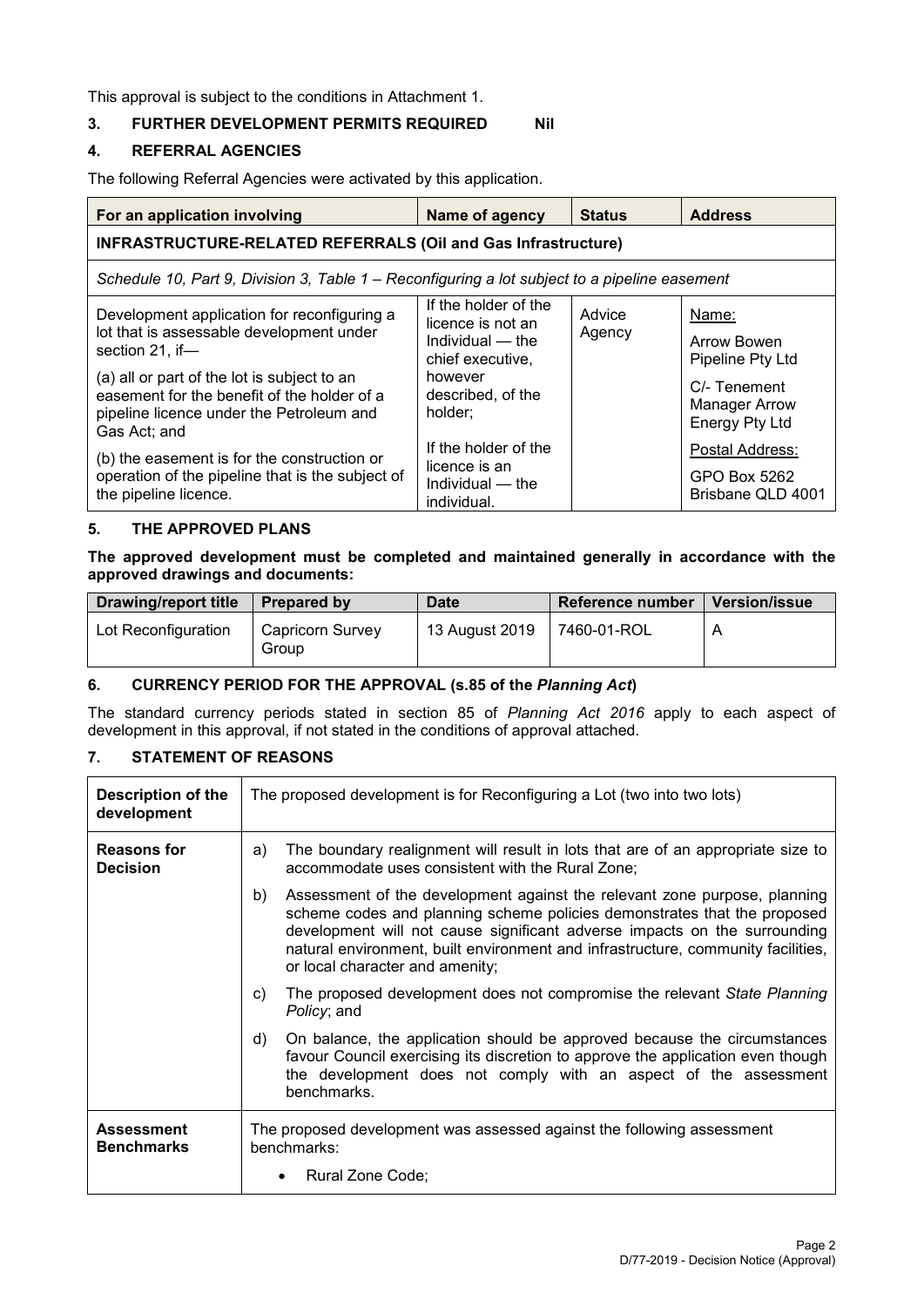|                                                    | Access, Parking and Transport Code;                                            |                                                                                                                                                                                                                                                                                                   |  |  |  |  |
|----------------------------------------------------|--------------------------------------------------------------------------------|---------------------------------------------------------------------------------------------------------------------------------------------------------------------------------------------------------------------------------------------------------------------------------------------------|--|--|--|--|
|                                                    | Filling and Excavation Code;                                                   |                                                                                                                                                                                                                                                                                                   |  |  |  |  |
|                                                    | Landscape Code;                                                                |                                                                                                                                                                                                                                                                                                   |  |  |  |  |
|                                                    |                                                                                | Reconfiguring a Lot Code;                                                                                                                                                                                                                                                                         |  |  |  |  |
|                                                    |                                                                                | Stormwater Management Code;                                                                                                                                                                                                                                                                       |  |  |  |  |
|                                                    | Water and Sewer Code;                                                          |                                                                                                                                                                                                                                                                                                   |  |  |  |  |
|                                                    | $\bullet$                                                                      | Acid Sulfate Soils Overlay Code;                                                                                                                                                                                                                                                                  |  |  |  |  |
|                                                    | <b>Biodiversity Overlay Code;</b>                                              |                                                                                                                                                                                                                                                                                                   |  |  |  |  |
|                                                    | <b>Bushfire Hazard Overlay Code;</b><br>$\bullet$                              |                                                                                                                                                                                                                                                                                                   |  |  |  |  |
|                                                    |                                                                                | Coastal Protection Overlay Code; and                                                                                                                                                                                                                                                              |  |  |  |  |
|                                                    |                                                                                | Steep Land Overlay Code.                                                                                                                                                                                                                                                                          |  |  |  |  |
| <b>Compliance with</b><br>assessment<br>benchmarks |                                                                                | The development was assessed against all of the assessment benchmarks listed<br>above and complies with all of these with the exception listed below.                                                                                                                                             |  |  |  |  |
|                                                    | <b>Assessment Benchmark</b>                                                    | Reasons for the approval despite non-<br>compliance with benchmark                                                                                                                                                                                                                                |  |  |  |  |
|                                                    | Reconfiguring a Lot Code                                                       | The subject site is vacant land that can be<br>provided with appropriate on-site services when<br>the land is developed in the future. Furthermore,<br>the proposal is considered a more practical<br>configuration of the land to facilitate future land<br>uses consistent with the Rural Zone. |  |  |  |  |
| <b>Matters</b><br>prescribed by                    | The State Planning Policy - Part E;<br>i)                                      |                                                                                                                                                                                                                                                                                                   |  |  |  |  |
| regulation                                         | The Central Queensland Regional Plan;<br>ii)                                   |                                                                                                                                                                                                                                                                                                   |  |  |  |  |
|                                                    | iii)                                                                           | The Rockhampton Region Planning Scheme 2015; and                                                                                                                                                                                                                                                  |  |  |  |  |
|                                                    | The common material, being the material submitted with the application.<br>iv) |                                                                                                                                                                                                                                                                                                   |  |  |  |  |

### **8. APPEAL RIGHTS**

The rights of an applicant to appeal to a tribunal or the Planning and Environment Court against a decision about a development application are set out in chapter 6, part 1 of the *Planning Act 2016*. There may also be a right to make an application for a declaration by a tribunal (see chapter 6, part 2 of the *Planning Act 2016).*

#### *Appeal by an applicant*

An applicant for a development application may appeal to the Planning and Environment Court against the following:

- the refusal of all or part of the development application
- a provision of the development approval
- the decision to give a preliminary approval when a development permit was applied for
- a deemed refusal of the development application.

An applicant may also have a right to appeal to the Development tribunal. For more information, see schedule 1 of the *Planning Act 2016*.

The timeframes for starting an appeal in the Planning and Environment Court are set out in section 229 of the *Planning Act 2016*.

**Attachment 2** is an extract from the *Planning Act 2016* that sets out the applicant's appeal rights and the appeal rights of a submitter.

#### **9. WHEN THE DEVELOPMENT APPROVAL TAKES EFFECT**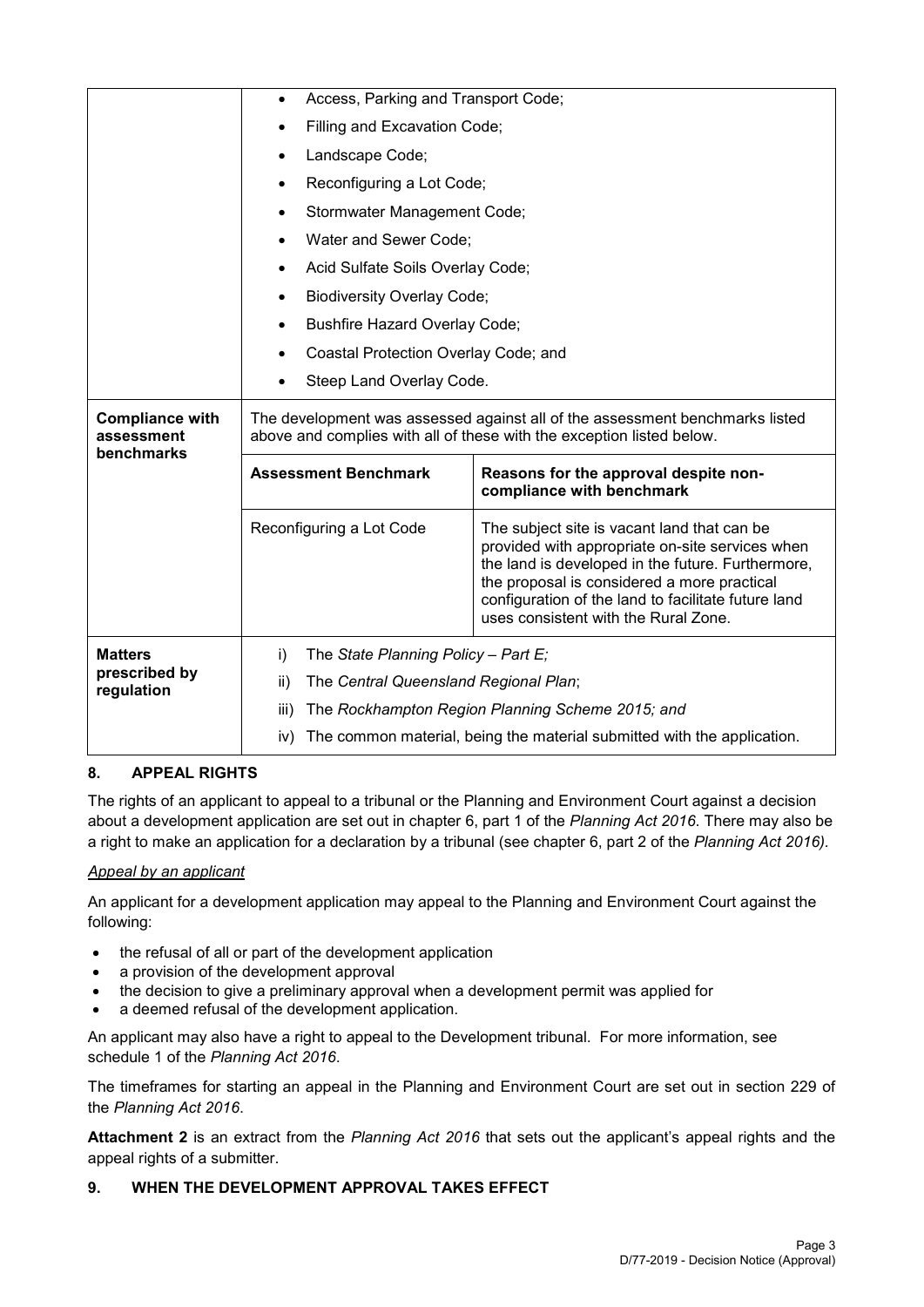This development approval takes effect:

- From the time the decision notice is given – if there is no submitter and the applicant does not appeal the decision to the court.

Or

- When the submitter's appeal period ends – if there is a submitter and the applicant does not appeal the decision to the court.

Or

- Subject to the decision of the court, when the appeal is finally decided – if an appeal is made to the court.

#### **10. ASSESSMENT MANAGER**

| Tarnya Fitzgibbon<br>Name:<br>Date: 16 October 2019<br>Signature:<br><b>COORDINATOR</b><br>DEVELOPMENT ASSESSMENT |  |
|-------------------------------------------------------------------------------------------------------------------|--|
|-------------------------------------------------------------------------------------------------------------------|--|

#### **Attachment 1 – Conditions of the approval**

*Part 1* **–** *Conditions imposed by the assessment manager [Note: where a condition is imposed about infrastructure under Chapter 4 of the Planning Act 2016, the relevant provision of the Act under which this condition was imposed must be specified.]*

#### **Attachment 2—Extract on appeal rights**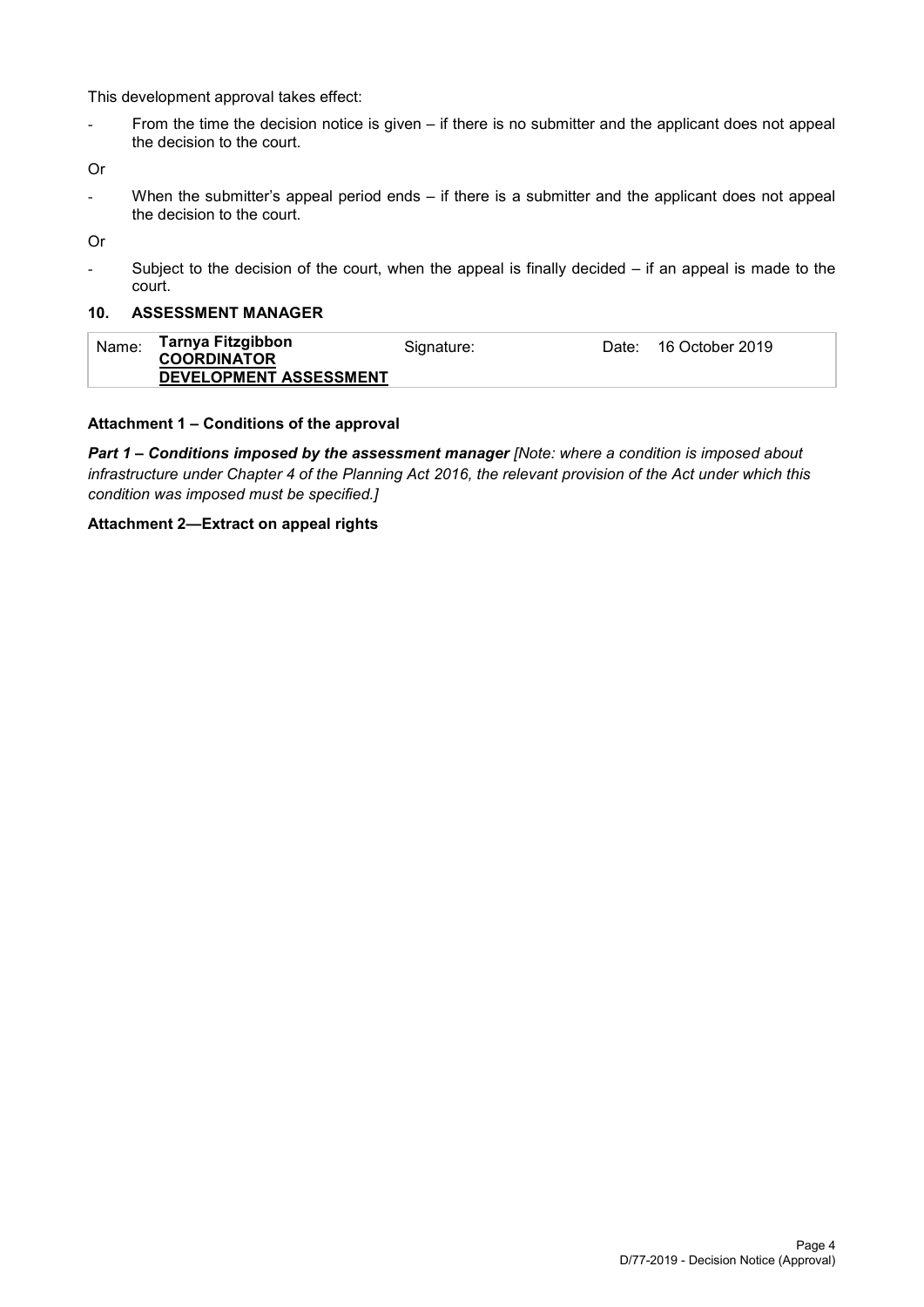

## **Attachment 1 – Part 1 Rockhampton Regional Council Conditions**

*Planning Act 2016*

## 1.0 ADMINISTRATION

- 1.1 The Developer and his employee, agent, contractor or invitee is responsible for ensuring compliance with the conditions of this development approval.
- 1.2 Where these Conditions refer to "Council" in relation to requiring Council to approve or to be satisfied as to any matter, or conferring on the Council a function, power or discretion, that role may be fulfilled in whole or in part by a delegate appointed for that purpose by the Council.
- 1.3 All conditions, works, or requirements of this development approval must be undertaken and completed prior to the issue of the Survey Plan Approval Certificate, unless otherwise stated.
- 1.4 All works must be designed, constructed and maintained in accordance with the relevant Council policies, guidelines and standards, unless otherwise stated.
- 2.0 APPROVED PLANS AND DOCUMENTS
- 2.1 The approved development must be completed and maintained generally in accordance with the approved plans and documents, except where amended by any condition of this development approval:

| <b>Drawing/report title</b> | <b>Prepared by</b>        | <b>Date</b>       | Reference number | <b>Version/issue</b> |
|-----------------------------|---------------------------|-------------------|------------------|----------------------|
| Lot Reconfiguration         | Capricorn Survey<br>Group | 13 August<br>2019 | 7460-01-ROL      |                      |

2.2 Where there is any conflict between the conditions of this development approval and the details shown on the approved plans and documents, the conditions of this development approval must prevail.

### 3.0 OPERATING PROCEDURES

3.1 All construction materials, waste, waste skips, machinery and contractors' vehicles must be located and stored or parked within the development site. Storage of materials, or parking of construction machinery or contractors' vehicles must not occur within Bills Road or Twelve Mile Road.

### ADVISORY NOTES

### NOTE 1. Aboriginal Cultural Heritage

It is advised that under section 23 of the *Aboriginal Cultural Heritage Act 2003*, a person who carries out an activity must take all reasonable and practicable measures to ensure the activity does not harm Aboriginal cultural heritage (the "cultural heritage duty of care"). Maximum penalties for breaching the duty of care are listed in the Aboriginal cultural heritage legislation. The information on Aboriginal cultural heritage is available on the Department of Aboriginal and Torres Strait Islander Partnerships website: [www.datsip.qld.gov.au.](http://www.datsip.qld.gov.au/)

### NOTE 2. General Environmental Duty

General environmental duty under the *Environmental Protection Act 1994* prohibits unlawful environmental nuisance caused by noise, aerosols, particles, dust, ash,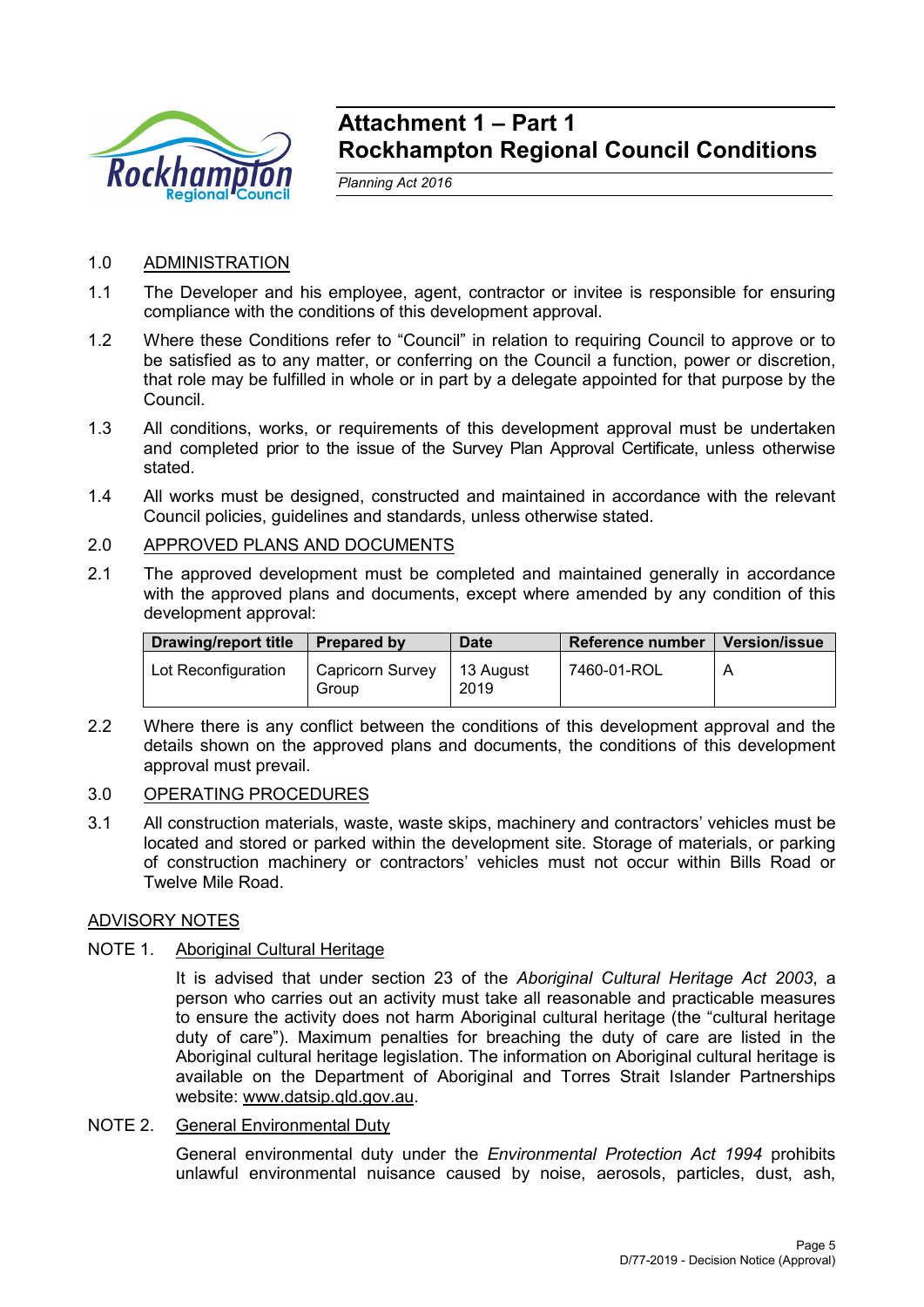fumes, light, odour or smoke beyond the boundaries of the development site during all stages of the development including earthworks, construction and operation.

## NOTE 3. General Safety Of Public During Construction

The *Work Health and Safety Act 2011* and *Manual of Uniform Traffic Control Devices* must be complied with in carrying out any construction works, and to ensure safe traffic control and safe public access in respect of works being constructed on a road.

## NOTE 4. Rural Addressing

All Rural addressing must be provided to each lot in accordance with Council's rural addressing procedures.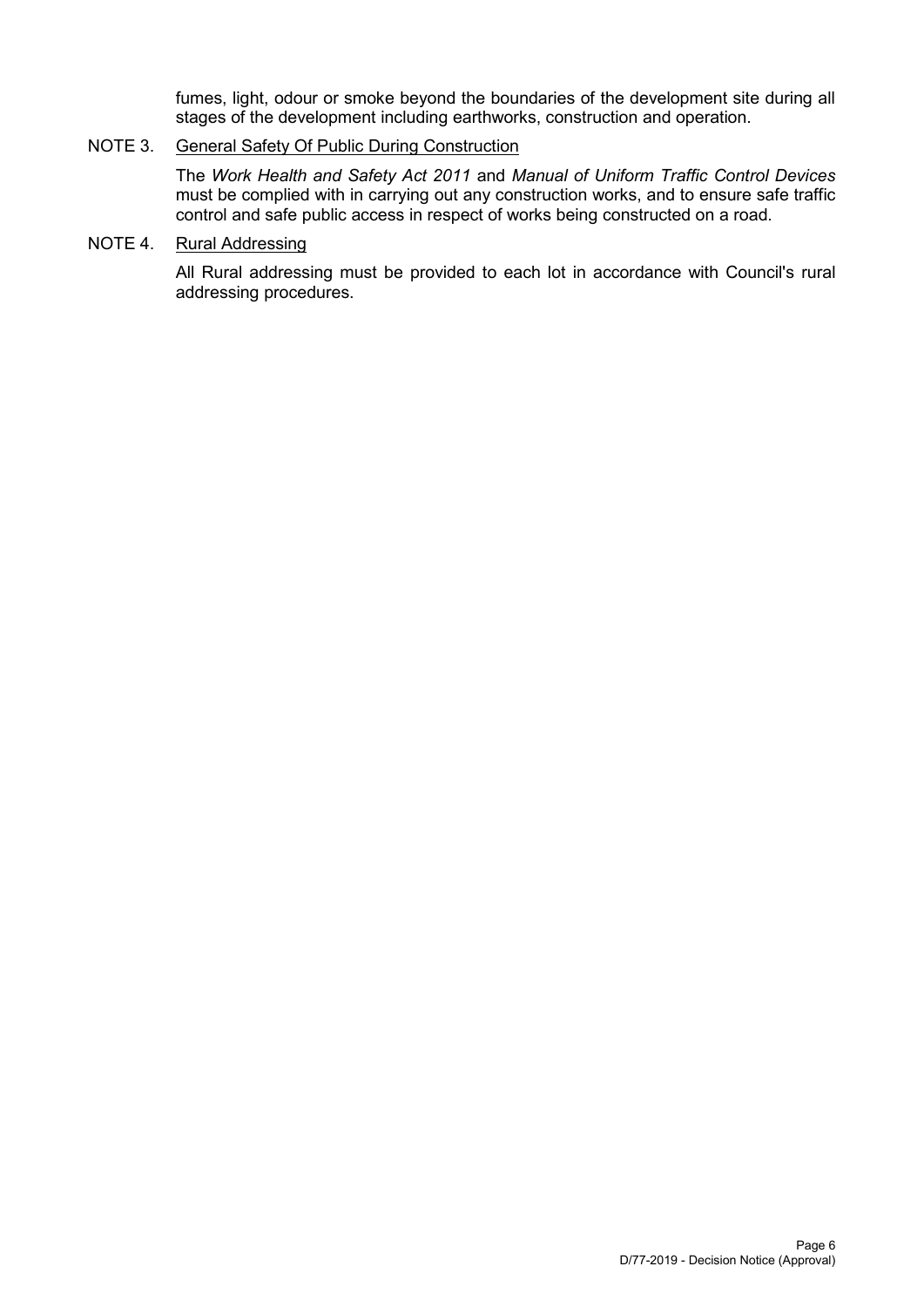

# **Attachment 2 - Appeal Rights**

*PLANNING ACT 2016*

The following is an extract from the *Planning Act 2016 (Chapter 6)*

#### *Appeal rights*

#### *229 Appeals to tribunal or P&E Court*

- (1) Schedule 1 states—
	- (a) matters that may be appealed to— (i)either a tribunal or the P&E Court; or (ii)only a tribunal; or (iii)only the P&E Court; and
	- (b) the person—

(i)who may appeal a matter (the **appellant**); and (ii)who is a respondent in an appeal of the matter; and (iii)who is a co-respondent in an appeal of the matter; and

- (iv)who may elect to be a co-respondent in an appeal of the matter.
- (2) An appellant may start an appeal within the appeal period.
- (3) The **appeal period** is—
	- (a) for an appeal by a building advisory agency—10 business days after a decision notice for the decision is given to the agency or
	- (b) for an appeal against a deemed refusal—at any time after the deemed refusal happens; or
	- (c) for an appeal against a decision of the Minister, under chapter 7, part 4, to register premises or to renew the registration of premises—20 business days after a notice is published under section 269(3)(a) or (4); or
	- (d) for an appeal against an infrastructure charges notice— 20 business days after the infrastructure charges notice is given to the person; or
	- (e) for an appeal about a deemed approval of a development application for which a decision notice has not been given—30 business days after the applicant gives the deemed approval notice to the assessment manager; or
	- (f) for any other appeal—20 business days after a notice of the decision for the matter, including an enforcement notice, is given to the person.

#### Note—

See the P&E Court Act for the court's power to extend the appeal period.

- (4) Each respondent and co-respondent for an appeal may be heard in the appeal.
- (5) If an appeal is only about a referral agency's response, the assessment manager may apply to the tribunal or P&E Court to withdraw from the appeal.
- (6) To remove any doubt, it is declared that an appeal against an infrastructure charges notice must not be about—
	- (a) the adopted charge itself; or
	- (b) for a decision about an offset or refund—
		- (i) the establishment cost of trunk infrastructure identified in a LGIP; or
		- (ii) the cost of infrastructure decided using the method

included in the local government's charges resolution.

- **230 Notice of appeal**
- (1) An appellant starts an appeal by lodging, with the registrar of the tribunal or P&E Court, a notice of appeal that—
	- (a) is in the approved form; and
	- (b) succinctly states the grounds of the appeal.
- (2) The notice of appeal must be accompanied by the required fee.
- (3) The appellant or, for an appeal to a tribunal, the registrar must, within the service period, give a copy of the notice of appeal to—
- (a) the respondent for the appeal; and
- (b) each co-respondent for the appeal; and
- (c) for an appeal about a development application under schedule 1, table 1, item 1—each principal submitter for the development application; and
- (d) for an appeal about a change application under schedule 1, table 1, item 2—each principal submitter for the change application; and
- (e) each person who may elect to become a co-respondent for the appeal, other than an eligible submitter who is not a principal submitter in an appeal under paragraph (c) or (d); and
- (f) for an appeal to the P&E Court—the chief executive; and
- (g) for an appeal to a tribunal under another Act—any other person who the registrar considers appropriate.
- (4) The **service period** is—
	- (a) if a submitter or advice agency started the appeal in the P&E Court—2 business days after the appeal is started; or
	- (b) otherwise—10 business days after the appeal is started.
- (5) A notice of appeal given to a person who may elect to be a co-respondent must state the effect of subsection
- (6) A person elects to be a co-respondent by filing a notice of election, in the approved form, within 10 business days after the notice of appeal is given to the person*.*
- **231 Other appeals**
- (1) Subject to this chapter, schedule 1 and the P&E Court Act, unless the Supreme Court decides a decision or other matter under this Act is affected by jurisdictional error, the decision or matter is non-appealable.
- (2) The Judicial Review Act 1991, part 5 applies to the decision or matter to the extent it is affected by jurisdictional error.
- (3) A person who, but for subsection (1) could have made an application under the Judicial Review Act 1991 in relation to the decision or matter, may apply under part 4 of that Act for a statement of reasons in relation to the decision or matter.
- (4) In this section— **decision** includes—
	- (a) conduct engaged in for the purpose of making a decision; and
	- (b) other conduct that relates to the making of a decision; and
	- (c) the making of a decision or the failure to make a decision; and
	- (d) a purported decision; and
	- (e) a deemed refusal.

**non-appealable**, for a decision or matter, means the decision or matter—

- (a) is final and conclusive; and
- (b) may not be challenged, appealed against, reviewed, quashed, set aside or called into question in any other way under the Judicial Review Act 1991 or otherwise, whether by the Supreme Court, another court, a tribunal or another entity; and
- (c) is not subject to any declaratory, injunctive or other order of the Supreme Court, another court, a tribunal or another entity on any ground.

#### **232 Rules of the P&E Court**

- (1) A person who is appealing to the P&E Court must comply with the rules of the court that apply to the appeal.
- (2) However, the P&E Court may hear and decide an appeal even if the person has not complied with rules of the P&E Court.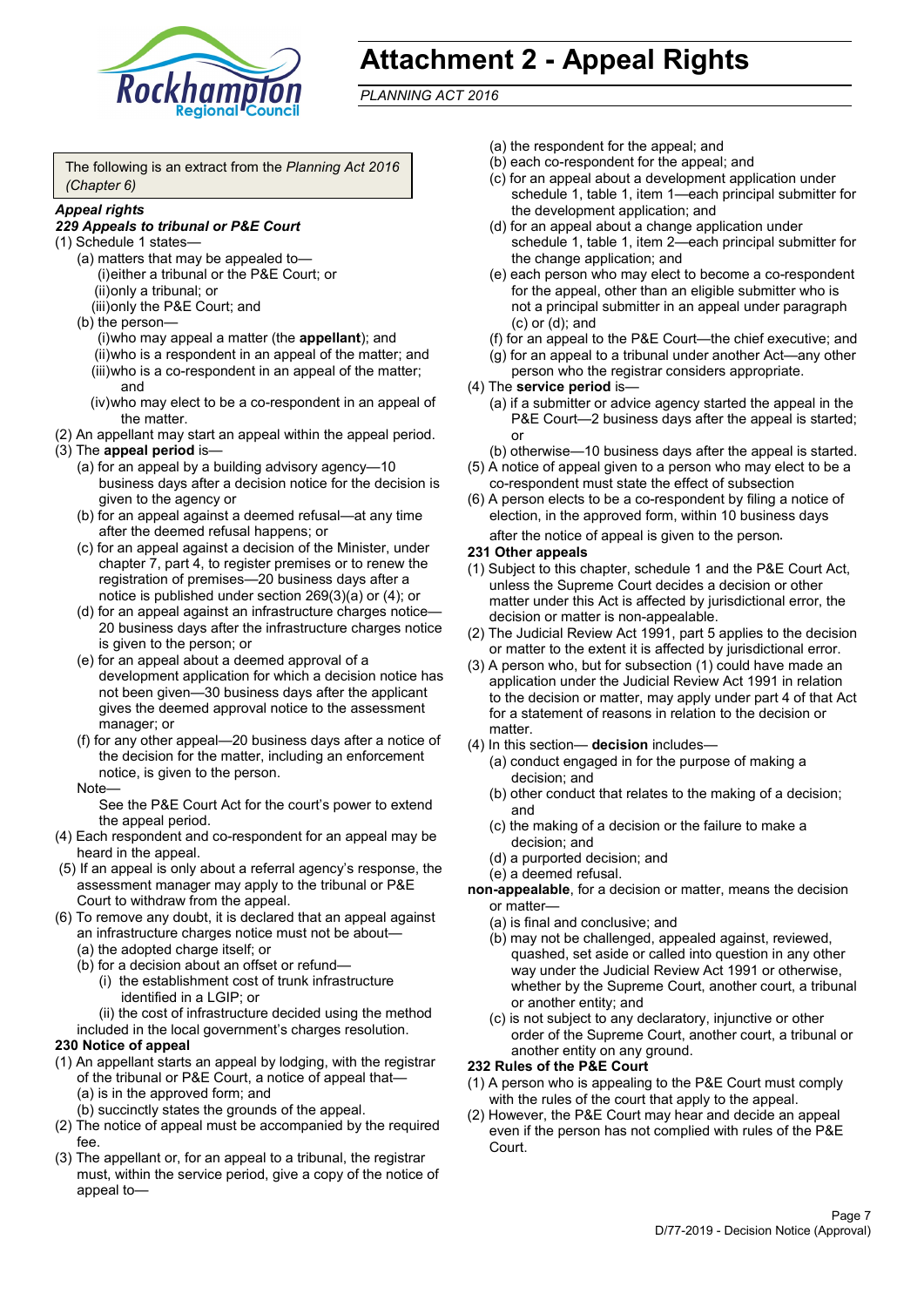

## **Appeal Rights**

*PLANNING ACT 2016*

# **Schedule 1**

#### **Appeals section 229 1 Appeal rights and parties to appeals**

- (1) Table 1 states the matters that may be appealed to—(a) the P&E court; or (b) a tribunal.
- (2) However, table 1 applies to a tribunal only if the matter involves—
	- (a) the refusal, or deemed refusal of a development application, for—
	- (i) a material change of use for a classified building; or
	- (ii) operational work associated with building work, a retaining wall, or a tennis court; or
	- (b) a provision of a development approval for—
	- (i) a material change of use for a classified building; or
- (ii) operational work associated with building work, a retaining wall, or a tennis court; or
	- (c) if a development permit was applied for—the decision to give a preliminary approval for—
		- (i) a material change of use for a classified building; or
		- (ii) operational work associated with building work, a retaining wall, or a tennis court; or
	- (d) a development condition if—
		- (i) the development approval is only for a material change of use that involves the use of a building classified under the Building Code as a class 2 building; and
		- (ii) the building is, or is proposed to be, not more than 3 storeys; and
		- (iii) the proposed development is for not more than 60 sole-occupancy units; or
	- (e) a decision for, or a deemed refusal of, an extension application for a development approval that is only for a material change of use of a classified building; or
	- (f) a decision for, or a deemed refusal of, a change application for a development approval that is only for a material change of use of a classified building; or
	- (g) a matter under this Act, to the extent the matter relates to—
		- (i) the Building Act, other than a matter under that Act that may or must be decided by the Queensland Building and Construction Commission; or
		- (ii) the Plumbing and Drainage Act, part 4 or 5; or
	- (h) a decision to give an enforcement notice in relation to a matter under paragraphs (a) to (g); or
	- (i) a decision to give an infrastructure charges notice; or
	- (j) the refusal, or deemed refusal, of a conversion application; or
	- (k) a matter that, under another Act, may be appealed to the tribunal; or
	- (l) a matter prescribed by regulation.
- (3) Also, table 1 does not apply to a tribunal if the matter

involves—

- (a) for a matter in subsection  $(2)(a)$  to  $(d)$ 
	- (i) a development approval for which the development application required impact assessment; and
	- (ii) a development approval in relation to which the assessment manager received a properly made submission for the development application; or
- (b) a provision of a development approval about the identification or inclusion, under a variation approval, of a matter for the development.
- (4) Table 2 states the matters that may be appealed only to the P&E Court.
- (5) Table 3 states the matters that may be appealed only to the tribunal.
- (6) In each table—
	- (a) column 1 states the appellant in the appeal; and
	- (b) column 2 states the respondent in the appeal; and
	- (c) column 3 states the co-respondent (if any) in the appeal; and
	- (d) column 4 states the co-respondents by election (if any) in the appeal.
- (7) If the chief executive receives a notice of appeal under section 230(3)(f), the chief executive may elect to be a corespondent in the appeal.

| Table 1<br>Appeals to the P&E Court and, for certain matters, to a tribunal |                                                                                          |                        |                                |  |  |
|-----------------------------------------------------------------------------|------------------------------------------------------------------------------------------|------------------------|--------------------------------|--|--|
|                                                                             |                                                                                          |                        |                                |  |  |
| 1. Development applications                                                 |                                                                                          |                        |                                |  |  |
| An appeal may be made against-                                              |                                                                                          |                        |                                |  |  |
|                                                                             | (a) the refusal of all or part of the development application; or                        |                        |                                |  |  |
|                                                                             | (b) the deemed refusal of the development application; or                                |                        |                                |  |  |
| (c) a provision of the development approval; or                             |                                                                                          |                        |                                |  |  |
|                                                                             | (d) if a development permit was applied for—the decision to give a preliminary approval. |                        |                                |  |  |
| Column 1                                                                    | Column 2                                                                                 | Column 3               | Column 4                       |  |  |
| Appellant                                                                   | Respondent<br>Co-respondent by election<br>Co-respondent                                 |                        |                                |  |  |
| $(if$ any)<br>$(i$ f any)                                                   |                                                                                          |                        |                                |  |  |
| The applicant                                                               | The assessment                                                                           | If the appeal is about | 1 A concurrence agency that is |  |  |
|                                                                             | manager                                                                                  | a concurrence          | not a co-respondent            |  |  |
|                                                                             |                                                                                          |                        |                                |  |  |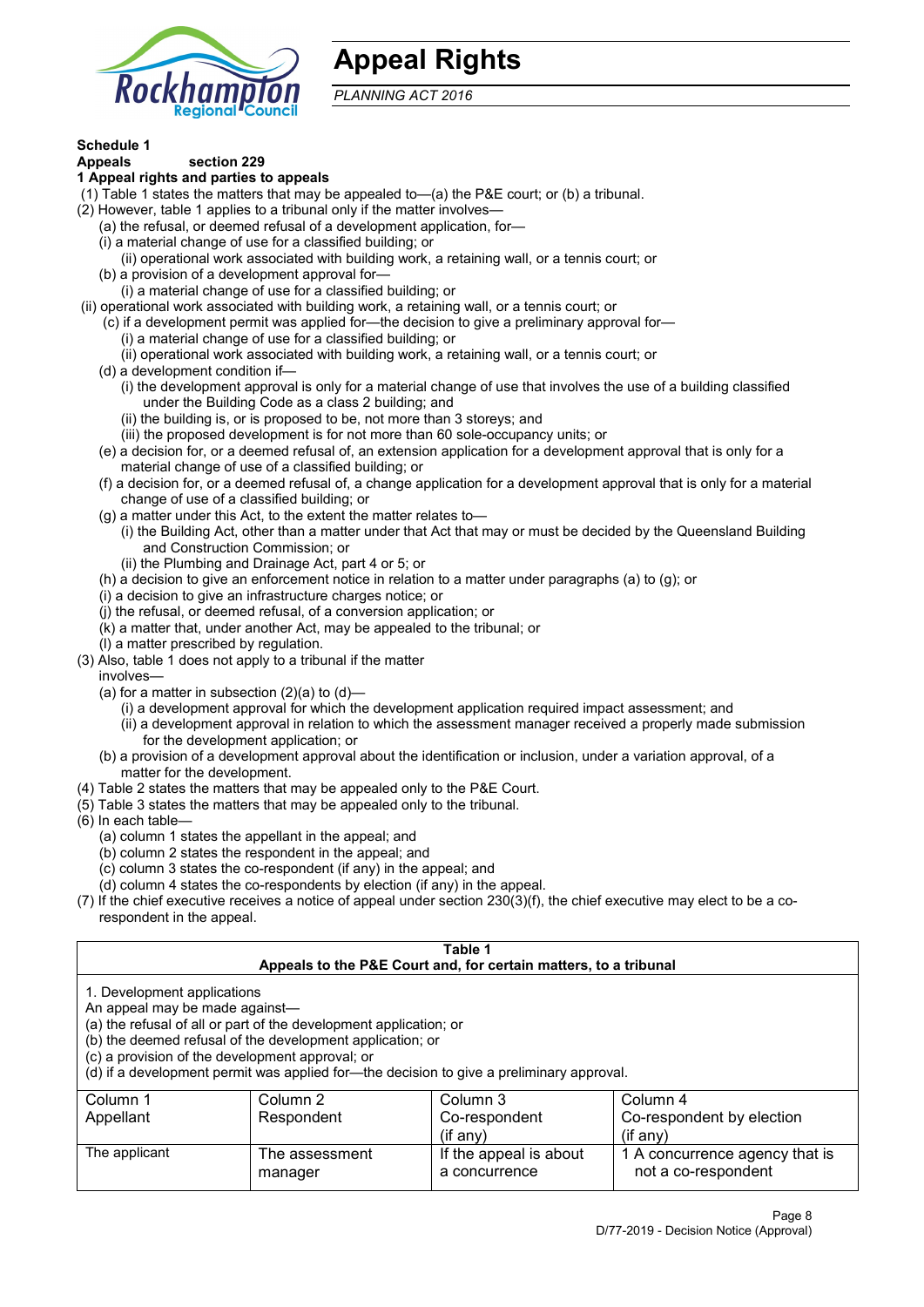| Table 1<br>Appeals to the P&E Court and, for certain matters, to a tribunal                                                                                                                           |                                   |                                                                 |                                                                                                                                                                                                                                                                                                                                                 |  |
|-------------------------------------------------------------------------------------------------------------------------------------------------------------------------------------------------------|-----------------------------------|-----------------------------------------------------------------|-------------------------------------------------------------------------------------------------------------------------------------------------------------------------------------------------------------------------------------------------------------------------------------------------------------------------------------------------|--|
|                                                                                                                                                                                                       |                                   | agency's referral<br>response-the<br>concurrence agency         | 2 If a chosen Assessment<br>manager is the respondent-<br>the prescribed assessment<br>manager<br>3 Any eligible advice agency for<br>the application<br>4 Any eligible submitter for the<br>application                                                                                                                                        |  |
| 2. Change applications<br>An appeal may be made against-<br>(b) a deemed refusal of a change application.                                                                                             |                                   |                                                                 | (a) a responsible entity's decision for a change application, other than a decision made by the P&E court; or                                                                                                                                                                                                                                   |  |
| Column 1<br>Appellant                                                                                                                                                                                 | Column <sub>2</sub><br>Respondent | Column 3<br>Co-respondent<br>(if any)                           | Column 4<br>Co-respondent by election<br>(if any)                                                                                                                                                                                                                                                                                               |  |
| 1 The applicant<br>2 If the responsible<br>entity is the<br>assessment<br>manager-an<br>affected entity that<br>gave a pre-request<br>notice or response<br>notice                                    | The responsible<br>entity         | If an affected entity<br>starts the appeal-the<br>applicant     | 1 A concurrence agency for the<br>development application<br>2 If a chosen assessment<br>manager is the respondent-<br>the prescribed assessment<br>manager<br>3 A private certifier for the<br>development application<br>4 Any eligible advice agency for<br>the change application<br>5 Any eligible submitter for the<br>change application |  |
| 3. Extension applications<br>An appeal may be made against-<br>(a) the assessment manager's decision about an extension application; or<br>(b) a deemed refusal of an extension application.          |                                   |                                                                 |                                                                                                                                                                                                                                                                                                                                                 |  |
| Column 1<br>Appellant                                                                                                                                                                                 | Column <sub>2</sub><br>Respondent | Column 3<br>Co-respondent<br>(if any)                           | Column 4<br>Co-respondent by election<br>(if any)                                                                                                                                                                                                                                                                                               |  |
| 1 The applicant<br>1<br>2<br>For a matter other<br>than a deemed<br>refusal of an<br>extension<br>application - a<br>concurrence<br>agency, other than<br>the chief executive,<br>for the application | The assessment<br>manager         | If a concurrence<br>agency starts the<br>appeal - the applicant | If a chosen assessment<br>manager is the respondent - the<br>prescribed assessment manager                                                                                                                                                                                                                                                      |  |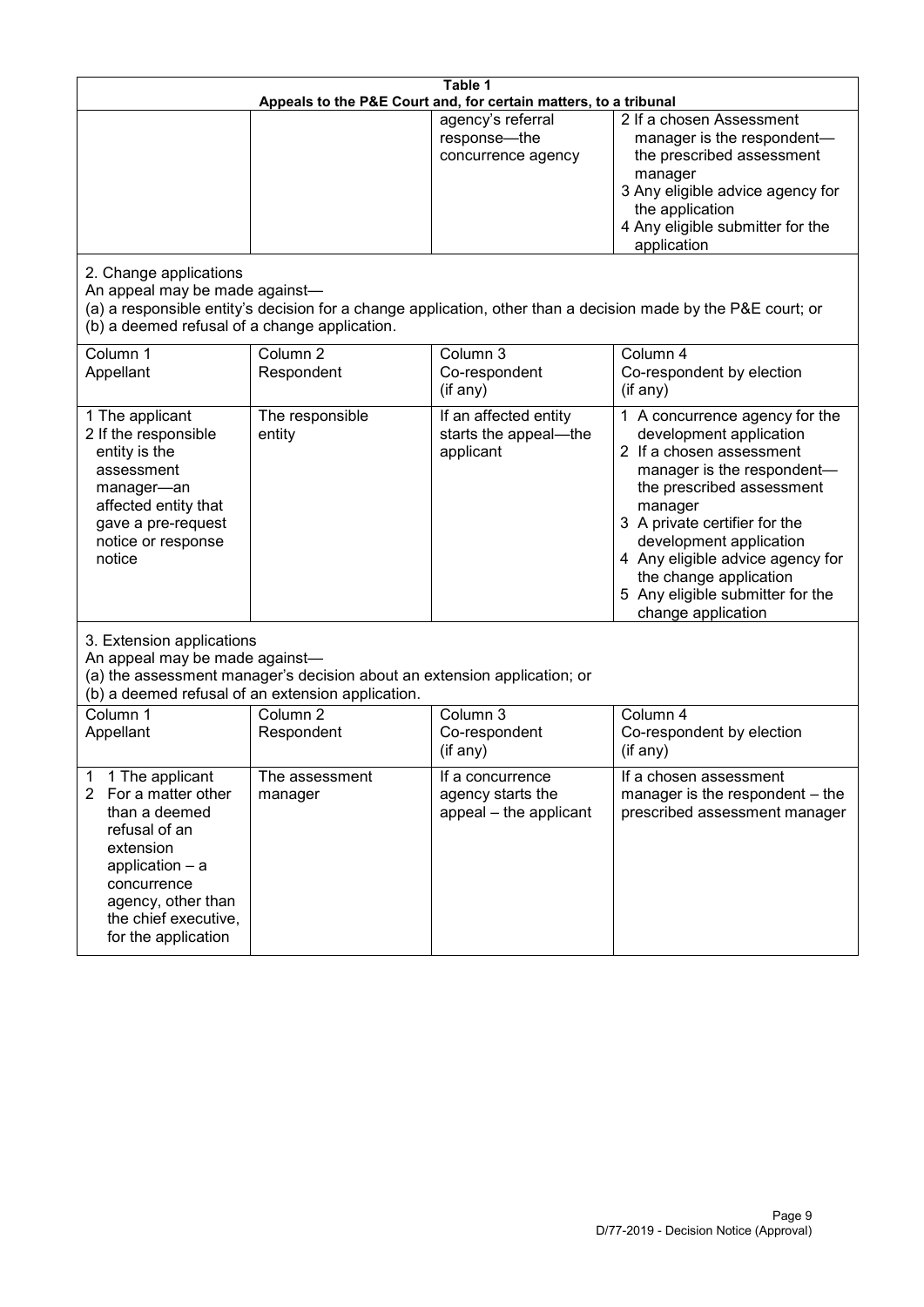#### **Table 1 Appeals to the P&E Court and, for certain matters, to a tribunal**

4. Infrastructure charges notices

- An appeal may be made against an infrastructure charges notice on 1 or more of the following grounds
- a) The notice involved an error relating to
	- (i) The application of the relevant adopted charge; or
- Examples of errors in applying an adopted charge
	- The incorrect application of gross floor area for a non-residential development
	- Applying an incorrect 'use category', under a regulation, to the development
	- (i) The working out of extra demands, for section 120; or
	- (ii) An offset or refund; or
- b) The was no decision about an offset or refund; or
- c) If the infrastructure charges notice states a refund will be given the timing for giving the refund; or
- d) The amount of the charge is so unreasonable that no reasonable relevant local government could have

## imposed the amount.

| Column 1               | Column 2               | Column 3      | Column 4                  |
|------------------------|------------------------|---------------|---------------------------|
| Appellant              | Respondent             | Co-respondent | Co-respondent by election |
|                        |                        | (if any)      | $($ if any $)$            |
| The person given the   | The local government   |               |                           |
| Infrastructure charges | that gave the          |               |                           |
| notice                 | infrastructure charges |               |                           |
|                        | notice                 |               |                           |

5. Conversion applications

An appeal may be made against—

(a) the refusal of a conversion application; or

(b) a deemed refusal of a conversion application.

| Column 1<br>Appellant | Column 2<br>Respondent                                                  | Column 3<br>Co-respondent<br>$($ if any $)$ | Column 4<br>Co-respondent by election<br>$($ if any $)$ |
|-----------------------|-------------------------------------------------------------------------|---------------------------------------------|---------------------------------------------------------|
| The applicant         | The local government<br>to which the conversion<br>application was made |                                             | $\overline{\phantom{0}}$                                |

6. Enforcement notices

An appeal may be made against the decision to give an enforcement notice.

| Column 1                                   | Column 2                     | Column 3      | Column 4                                                                                                                                                                   |
|--------------------------------------------|------------------------------|---------------|----------------------------------------------------------------------------------------------------------------------------------------------------------------------------|
| Appellant                                  | Respondent                   | Co-respondent | Co-respondent by election                                                                                                                                                  |
|                                            |                              | (if any)      | $($ if any $)$                                                                                                                                                             |
| The person given the<br>enforcement notice | The enforcement<br>authority |               | If the enforcement authority is<br>not the local government for<br>the premises in relation to which<br>the offence is alleged to have<br>happened-the local<br>government |

#### **Table 2 Appeals to the P&E Court only**

1. Appeals from tribunal

An appeal may be made against a decision of a tribunal, other than a decision under

section 252, on the ground of—

(a) an error or mistake in law on the part of the tribunal; or

(b) jurisdictional error.

| Column 1<br>Appellant                             | Column 2<br>Respondent                                    | Column 3<br>Co-respondent<br>$($ if any $)$ | Column 4<br>Co-respondent by election<br>$($ if any $)$ |
|---------------------------------------------------|-----------------------------------------------------------|---------------------------------------------|---------------------------------------------------------|
| A party to the<br>proceedings for the<br>decision | The other party to the<br>proceedings for the<br>decision | ٠                                           |                                                         |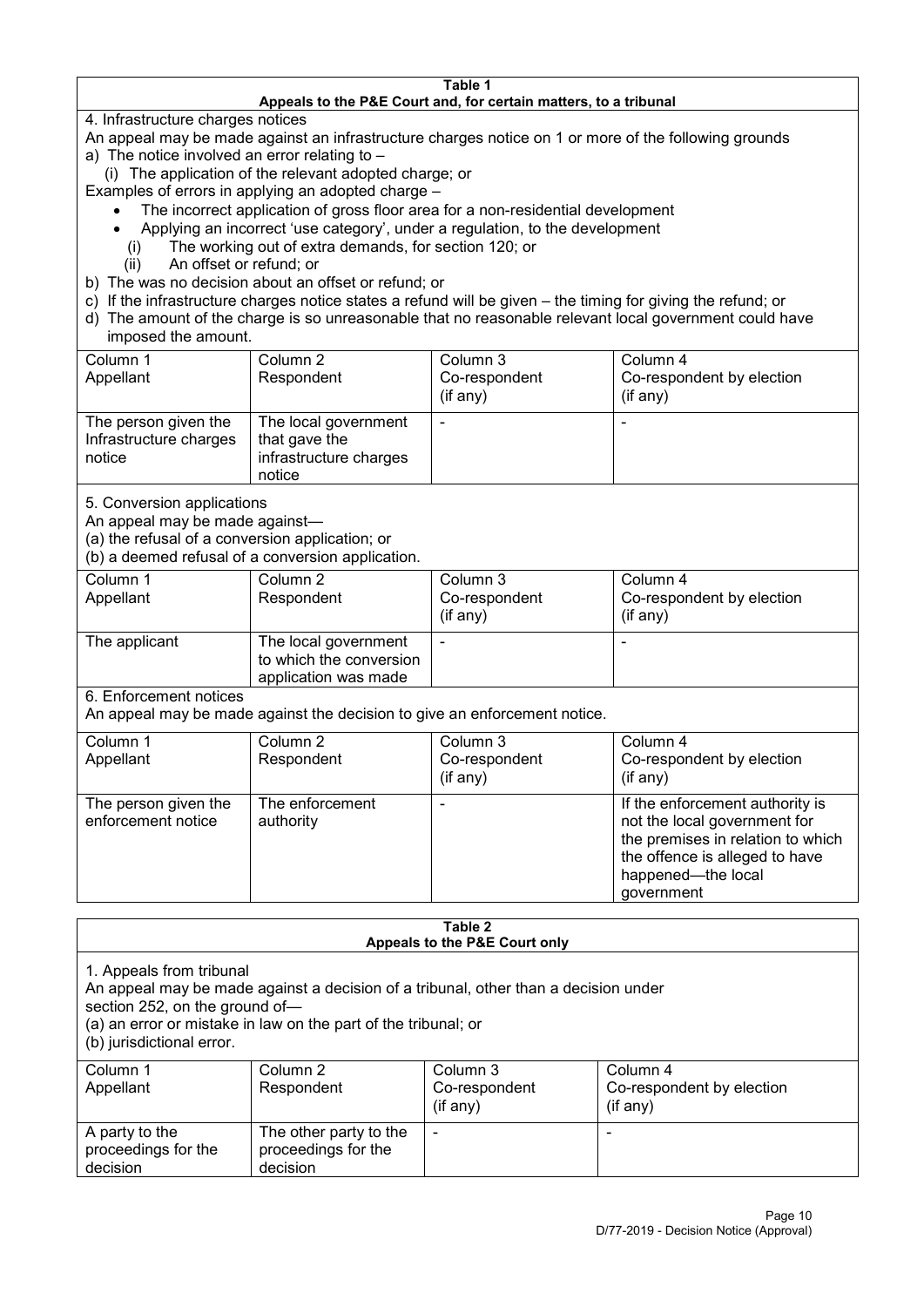#### **Table 2 Appeals to the P&E Court only**

2. Eligible submitter appeals

An appeal may be made against the decision to give a development approval, or an approval for a change application, to the extent that the decision relates to—

(a) any part of the development application for the development approval that required impact assessment; or (b) a variation request.

| Column 1<br>Appellant                                                                                                                                                                        | Column 2<br>Respondent                                                                                                     | Column 3<br>Co-respondent<br>(if any)                                                                                     | Column 4<br>Co-respondent by election<br>(if any)    |  |
|----------------------------------------------------------------------------------------------------------------------------------------------------------------------------------------------|----------------------------------------------------------------------------------------------------------------------------|---------------------------------------------------------------------------------------------------------------------------|------------------------------------------------------|--|
| 1 For a development<br>application-an<br>eligible submitter for<br>the development<br>application<br>2 For a change<br>application-an<br>eligible submitter for<br>the change<br>application | 1 For a development<br>application-the<br>assessment<br>manager<br>2 For a change<br>application-the<br>responsible entity | 1 The applicant<br>2 If the appeal is<br>about a concurrence<br>agency's referral<br>response---the<br>concurrence agency | Another eligible<br>submitter for the<br>application |  |
| O. Eliaikha ankarittan and aliaikha admias ananan ann an ala                                                                                                                                 |                                                                                                                            |                                                                                                                           |                                                      |  |

3. Eligible submitter and eligible advice agency appeals

An appeal may be made against a provision of a development approval, or failure to

include a provision in the development approval, to the extent the matter relates to—

(a) any part of the development application or the change application, for the development approval, that required impact assessment; or

(b) a variation request.

| Column 1<br>Appellant                                                                                                                                                                                                                                                                         | Column <sub>2</sub><br>Respondent                                                                                          | Column 3<br>Co-respondent<br>(if any)                                                                                   | Column 4<br>Co-respondent by election<br>(if any) |
|-----------------------------------------------------------------------------------------------------------------------------------------------------------------------------------------------------------------------------------------------------------------------------------------------|----------------------------------------------------------------------------------------------------------------------------|-------------------------------------------------------------------------------------------------------------------------|---------------------------------------------------|
| 1 For a development<br>application-an<br>eligible submitter for<br>the development<br>application<br>2 For a change<br>application-an<br>eligible submitter for<br>the change<br>application<br>3 An eligible advice<br>agency for the<br>development<br>application or<br>change application | 1 For a development<br>application-the<br>assessment<br>manager<br>2 For a change<br>application-the<br>responsible entity | 1 The applicant<br>2 If the appeal is<br>about a concurrence<br>agency's referral<br>response-the<br>concurrence agency | Another eligible submitter for the<br>application |
| 4. Compensation claims<br>An appeal may be made against-<br>(a) a decision under section 32 about a compensation claim; or<br>(b) a decision under section 265 about a claim for compensation; or<br>(c) a deemed refusal of a claim under paragraph (a) or (b).                              |                                                                                                                            |                                                                                                                         |                                                   |
| Column 1<br>Appellant                                                                                                                                                                                                                                                                         | Column <sub>2</sub><br>Respondent                                                                                          | Column 3<br>Co-respondent<br>(if any)                                                                                   | Column 4<br>Co-respondent by election<br>(if any) |
| A person dissatisfied<br>with the decision                                                                                                                                                                                                                                                    | The local<br>government to which<br>the claim was made                                                                     |                                                                                                                         | ۰                                                 |
| 5. Registered premises                                                                                                                                                                                                                                                                        |                                                                                                                            |                                                                                                                         |                                                   |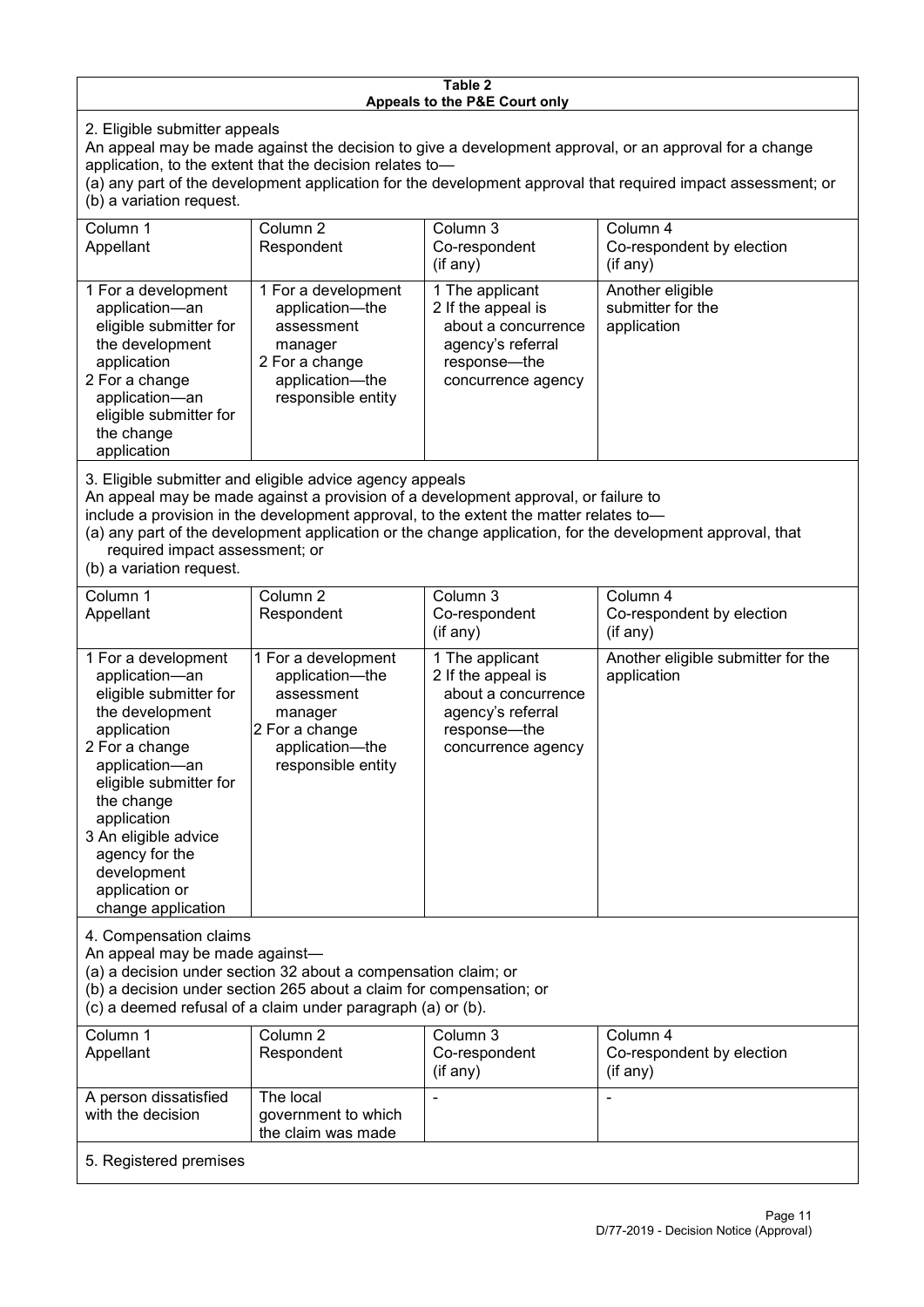| Table 2<br>Appeals to the P&E Court only                                                                                                                                                                                                                                                             |                                   |                                                                                                                                                                                                |                                                                                                                                                                             |  |
|------------------------------------------------------------------------------------------------------------------------------------------------------------------------------------------------------------------------------------------------------------------------------------------------------|-----------------------------------|------------------------------------------------------------------------------------------------------------------------------------------------------------------------------------------------|-----------------------------------------------------------------------------------------------------------------------------------------------------------------------------|--|
| An appeal may be made against a decision of the Minister under chapter 7, part 4.                                                                                                                                                                                                                    |                                   |                                                                                                                                                                                                |                                                                                                                                                                             |  |
| Column 1<br>Appellant                                                                                                                                                                                                                                                                                | Column <sub>2</sub><br>Respondent | Column 3<br>Co-respondent<br>(if any)                                                                                                                                                          | Column 4<br>Co-respondent by election<br>(if any)                                                                                                                           |  |
| 1 A person given a<br>decision notice about<br>the decision<br>2 If the decision is to<br>register premises or<br>renew the<br>registration of<br>premises-an owner<br>or occupier of<br>premises in the<br>affected area for the<br>registered premises<br>who is dissatisfied<br>with the decision | The Minister                      |                                                                                                                                                                                                | If an owner or occupier starts the<br>appeal - the owner of the<br>registered premises                                                                                      |  |
| 6. Local laws<br>under a local law about-<br>development; or<br>(b) the erection of a building or other structure.                                                                                                                                                                                   |                                   | An appeal may be made against a decision of a local government, or conditions applied,<br>(a) the use of premises, other than a use that is the natural and ordinary consequence of prohibited |                                                                                                                                                                             |  |
| Column 1<br>Appellant                                                                                                                                                                                                                                                                                | Column <sub>2</sub><br>Respondent | Column 3<br>Co-respondent<br>(if any)                                                                                                                                                          | Column 4<br>Co-respondent by election<br>(if any)                                                                                                                           |  |
| A person who-<br>(a) applied for the<br>decision; and<br>(b) is dissatisfied with<br>the decision or<br>conditions.                                                                                                                                                                                  | The local government              |                                                                                                                                                                                                | ٠                                                                                                                                                                           |  |
|                                                                                                                                                                                                                                                                                                      |                                   | Table 3<br>Appeals to the tribunal only                                                                                                                                                        |                                                                                                                                                                             |  |
| 1. Building advisory agency appeals<br>An appeal may be made against giving a development approval for building work to the extent the building<br>work required code assessment against the building assessment provisions.                                                                         |                                   |                                                                                                                                                                                                |                                                                                                                                                                             |  |
| Column 1<br>Appellant                                                                                                                                                                                                                                                                                | Column <sub>2</sub><br>Respondent | Column 3<br>Co-respondent<br>(if any)                                                                                                                                                          | Column 4<br>Co-respondent by election<br>(if any)                                                                                                                           |  |
| A building advisory<br>agency for the<br>development application<br>related to the approval                                                                                                                                                                                                          | The assessment<br>manager         | The applicant                                                                                                                                                                                  | 1 A concurrence agency for the<br>development application<br>related to the approval<br>2 A private certifier for the<br>development application<br>related to the approval |  |
| 3. Certain decisions under the Building Act and the Plumbing and Drainage Act<br>An appeal may be made against a decision under-<br>(a) the Building Act, other than a decision made by the Queensland Building and Construction Commission; or<br>(b) the Plumbing and Drainage Act, part 4 or 5.   |                                   |                                                                                                                                                                                                |                                                                                                                                                                             |  |
| Column 1<br>Appellant                                                                                                                                                                                                                                                                                | Column <sub>2</sub><br>Respondent | Column 3<br>Co-respondent<br>(if any)                                                                                                                                                          | Column 4<br>Co-respondent by election<br>(if any)                                                                                                                           |  |